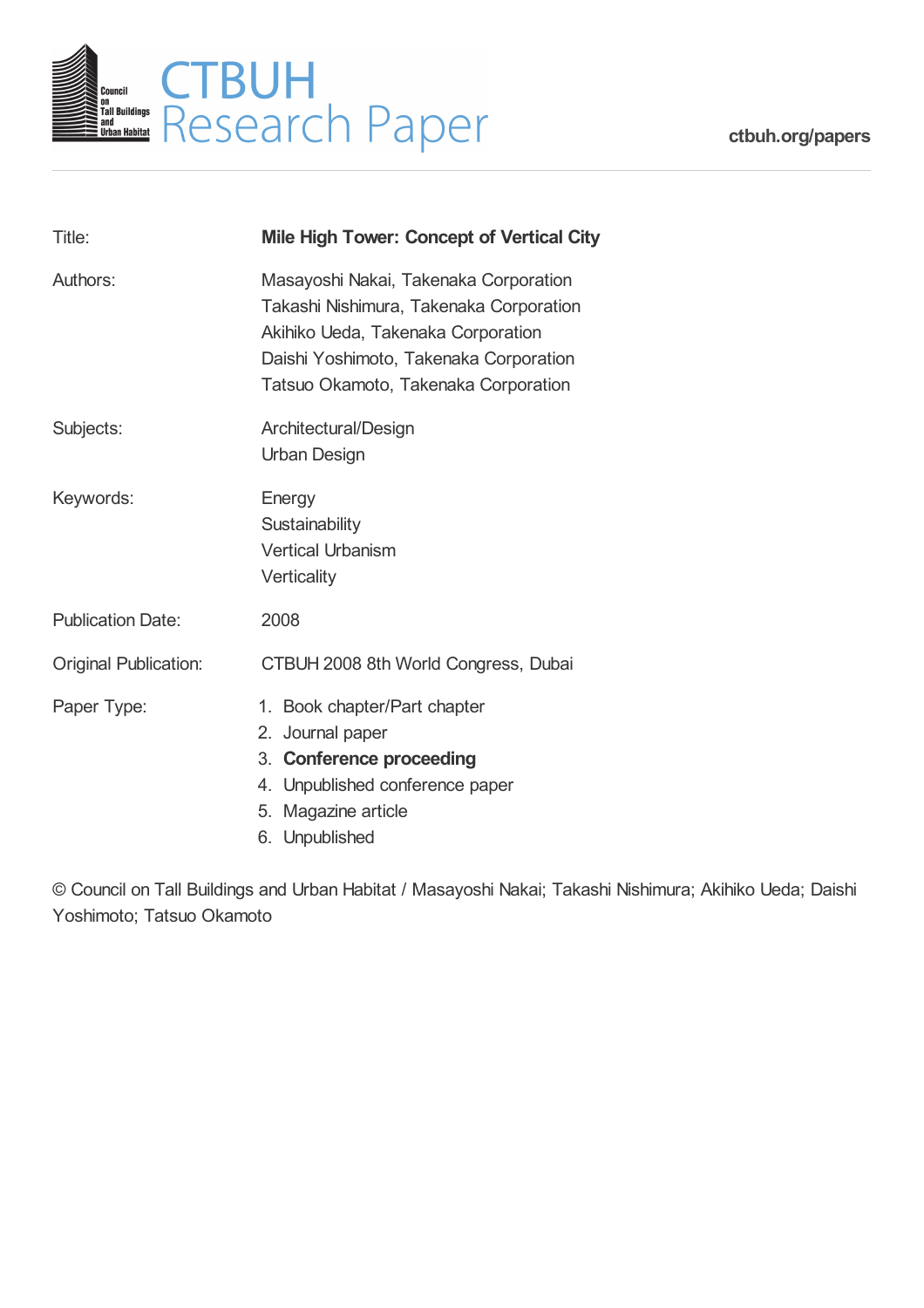# **Mile High Tower: Concept of Vertical City**

Masayoshi Nakai, Takashi Nishimura, Akihiko Ueda, Daishi Yoshimoto and Tatsuo Okamoto

TAKENAKA CORPORATION, 1-1-1 Shinsuna, Koto-ku, Tokyo 136-0075, Japan Tel: +81 (0)3 6810 5197, Fax: +81 (0)3 6660 6095, Email: nakai.masayoshi@takenaka.co.jp



nakai.masayoshi@ takenaka.co.jp

# **Biography**

After completing the master course at Graduate School of Engineering, Kyoto University, Mr. Nakai joined Takenaka Corporation in 1984. Through his career to date, he has consistently been in charge of advanced structures such as large space structures, base isolation and vibration control. His extensive works have resulted in a number of landmark buildings including Fukuoka Dome, Odate Jukai Dome and Sapporo Dome. In 2004, he received JSCA Award, Gengo Matsui Prize and JSSI Award for the structural design of an iconic base-isolated building, PRADA Boutique Aoyama. He now leads a division called Advanced Structural Engineering and is responsible for structural scheme design, expert support for design/construction teams and R&D activities relevant to special structures including super-tall buildings. He also conducted researches on vibration control as a visiting researcher at State University of New York at Buffalo in 1988 and 1989.  $\mathcal{L}$ for consideration was set in the Middle East where an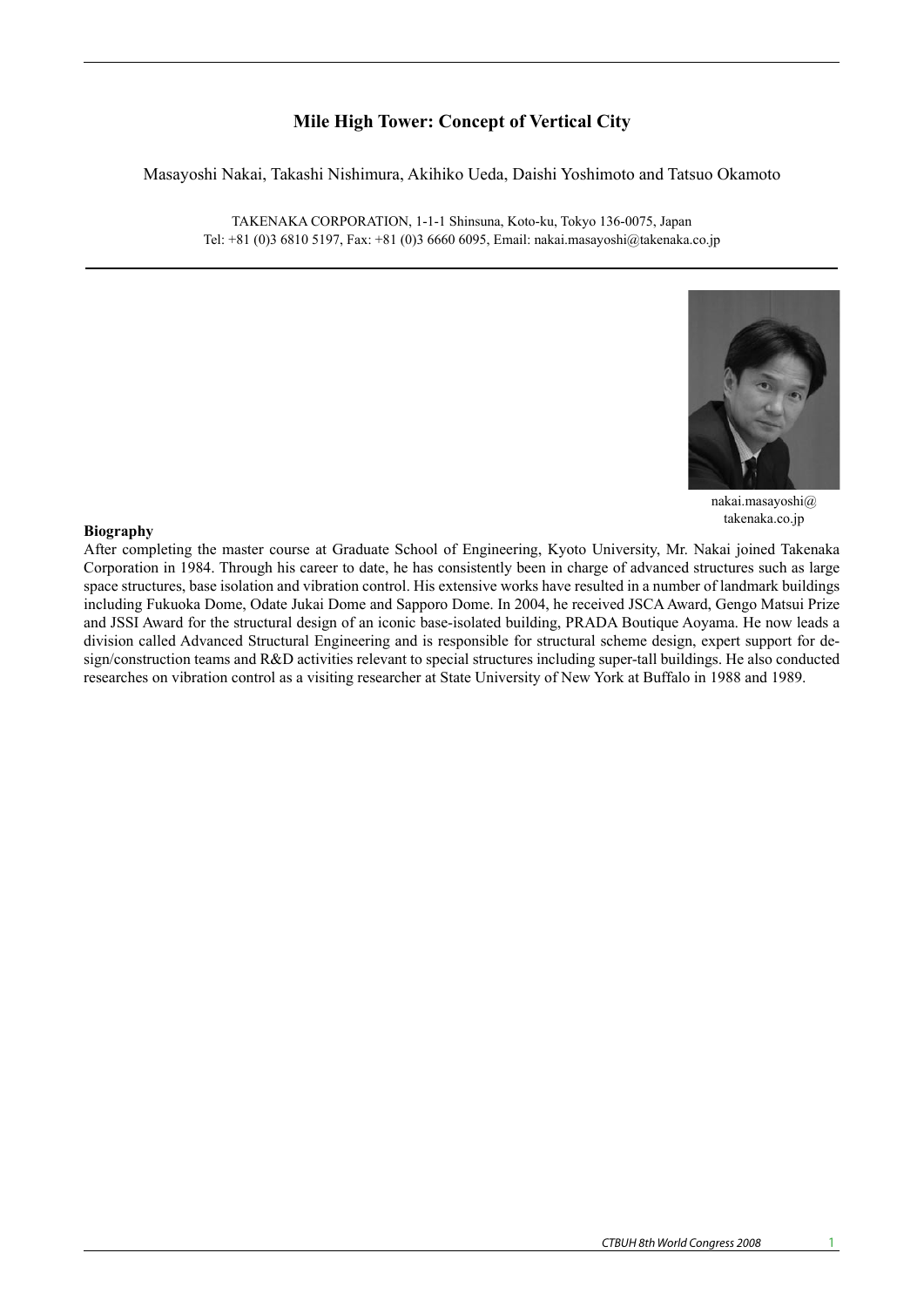# **Mile High Tower: Concept of Vertical City**

Masayoshi Nakai, Takashi Nishimura, Akihiko Ueda, Daishi Yoshimoto and Tatsuo Okamoto

TAKENAKA CORPORATION, 1-1-1 Shinsuna, Koto-ku, Tokyo 136-0075, Japan Tel: +81 (0)3 6810 5197, Fax: +81 (0)3 6660 6095, Email: nakai.masayoshi@takenaka.co.jp

#### **Abstract**

There have recently emerged a number of urban problems in large cities developed in the past, in the form of soaring land prices, traffic congestion, low nighttime population, air and water pollution, overexploitation of natural resources, and many others. This now calls for a new concept on urban planning, or a vision on a future city.

Takenaka Corporation, Japan, has held an internal competition on urban concepts based on 1,600-meter high "vertical cities" suitable for the future cities and environments. In this paper, the outline of the competition and the ideas of the selected proposals are introduced.

**Keywords**: vertical city, Ultimate Sky Tower, urban problems, sustainability, water supply

### **1. Introduction**

A number of urban and environmental problems have recently emerged in the past development of large cities, including traffic congestion and soaring land prices due to centralization, low nighttime populations and "hollow" urban centers, and air and water pollution, noise, and waste disposal issues.

Proposals contributing to new and sustainable cities (e.g. Fishman, 1982, Izawa, 1990 and Nishi, 1991) were made in the 1980s and 1990s, when these issues became serious in some cities. Takenaka Corporation, Japan, also proposed the concept of "vertical cities" including "Sky City 1000" (Group V1000, 1989). While most of the concepts are still valid, there has recently been a mood and need in the firm to consider again what a vertical city should be like. Takenaka Corporation, therefore, has held a competition within the firm to gather ideas for urban concepts based on 1,600-meter high "vertical cities" suitable for the future cities and environments. The competition has sited Middle East, where particular consideration on the importance of water is needed. The purpose was to promote the advancement of urban functions through vertical cities of ultra-high rise buildings and to indicate new directions for highly advantageous and environmentally friendly urban development, such as the following:

- 1) Compact vertical cities and preservation of traditional architecture and historical relics.
- 2) Barriers against disorderly sprawl.
- 3) Wide-area disaster safety bases.
- 4) Ecological cities in symbiosis with the natural environment.
- 5) Achieving cleaner air and preventing the heat island effect by preserving greenery and reducing automotive traffic.
- 6) Comfortable, environmentally controlled half-indoor public spaces.

In this paper, the outline of the competition and the ideas of these conceptual proposals are introduced, focusing particularly on three selected proposals.

#### **2. Outline of the Internal Competition**

The internal competition was titled "Ultimate Sky Tower" and ideas were called for that may solve diversified problems inherent in current urbanism by way of a vertical city with the height of 1,600 meters. The site for consideration was set in the Middle East where an additional issue of water supply should be taken into account. Technological feasibilities of the proposals were somewhat sunk to allow the applicants free and creative ideas, while they were asked to give some considerations.

The competition was announced in June 2007 and closed about a month later. A total of 146 in-house architects and engineers in 25 teams participated in the competition and submitted their proposals. An internal committee reviewed all the proposals in details and selected three proposals as excellent and gave honorable mentions to six others, which are introduced in the following sections.

# **3. Proposal A: Liquid Crystal Tower**  *Concept*

The considered site is in a severe desert climate with the annual mean maximum temperature of over 30 degrees Celsius and the annual precipitation of no more than 100mm. People there have lived with limited amount of natural pure water.

The Liquid Crystal Tower is an ultimate oasis on an inshore island, a mile-high tower city utilizing the power of nature to the maximum as well as protecting people from its severity. It offers a total of 9 million square meters' living space to a working population of 188,200. The sea waters the tower and the tower returns the water to the sea. People from the coast and from the open sea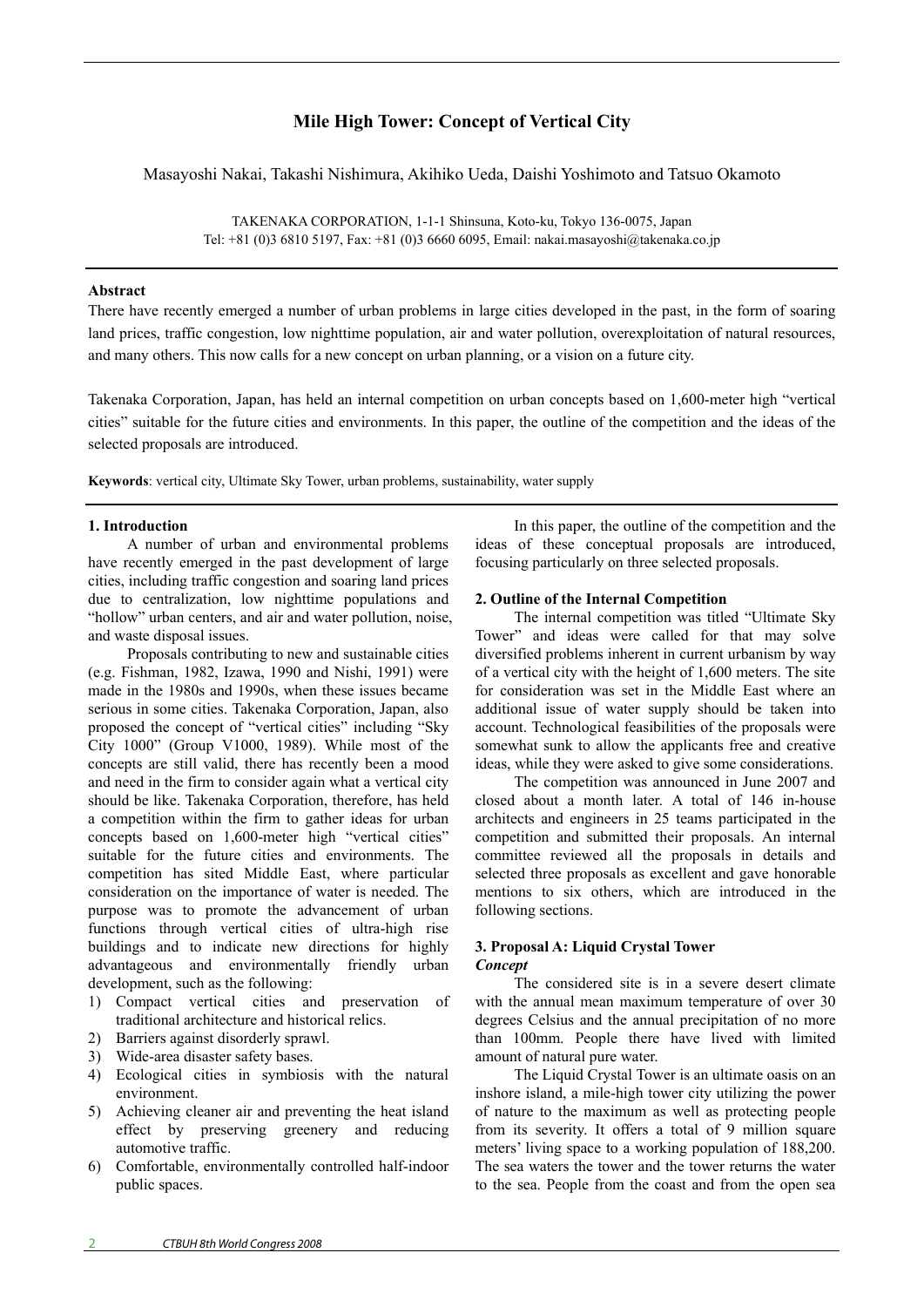are interlaced in the tower creating a city that no one has ever seen. The people in the desert might have escaped from the scorching ground and lived in the sky by the time people in other parts of the world face desert climate due to the global warming.

## *City Planning / Architecture*

The tower is shaped like a horn allowing larger floor areas in the upper prestigious layers. (See Figure 1) Urban functions such as offices, retails, residences, educational facilities and administration are allocated along the height of the tower. Located at every 100m height is "The Sky Oasis", a mega slab creating a huge atrium with plenty of water and trees. Light wells with half mirrors draw sunlight into the tower as well as function as vertical shafts for lifts and air ventilation. Cylinder modules of diversified scales and functions soar from the mega slabs, and they are open to the atrium so as to gain indirect natural light and air. The center core supports the Sky Oases as well as serves as a chimney for the steam boiled by natural energies for use in the tower. A vast surface of solar panels envelops the foot of the tower and the surrounding area to provide energies as well as to accommodate a port.

Ocean highways are connected from the nearby coast to the tower and are merged into three-dimensional main lines continuing up to 200 meters in height, while lifts along the light wells provide the main vertical transport, bringing people and materials from the ground and the port to their destinations.



Figure 1. Liquid Crystal Tower (Nishimura et al.)

# *Energy*

A circulation system of seawater using natural energies is intended for an effective supply of water and electricity throughout the tower thus creating a comfortable environment.

Figure 2 illustrates the proposed circulation system. *1) Energy collection*: Solar panels and a geothermal system are used to collect electric powers at the foot of the tower. One and half million square meters of solar panels would be required to supply half of the energy for the next process, 2 x 10<sup>6</sup> kW. 2) Steam generation: The collected power is used to boil seawater and provide necessary potential for the steam to rise up by a chimney effect in the center core to the 1,600 meters' height. *3) Intermediate power generation*: Steam turbine generates 50,000 kW to provide 5% of the energy to be consumed in the tower. *4) Generation of distilled water*: The steam is naturally cooled down and condensed to distilled water at the top of the tower. *5) Water usage and return to the sea*: The distilled water is stored and supplied to each part of the tower along the light wells by the potential energy and finally returned to the sea.



Figure 2. Water circulation system

### *Structure*

The mega structures are composite sections with steel profiles as re-bars and concrete of up to 300 N/mm<sup>2</sup> in cylinder strength. (NB: Takenaka Corporation's current maximum is  $150 \text{ N/mm}^2$  in actual use and over 200 N/mm2 in laboratory testing.) Radially located mega columns, 20 meters by 5 to 9 meters, and the center core support the mega slabs at every 100 meters in height. The circular mega slabs, void slabs with a total depth of 7 meters, provide artificial grounds to the cylinder modules. Mega beams are also embedded circumferentially in the mega slabs. TLD (Tuned Liquid Damper) systems are planned using the distilled water to reduce vibrations due to wind for human comfort. The TLDs, accommodating a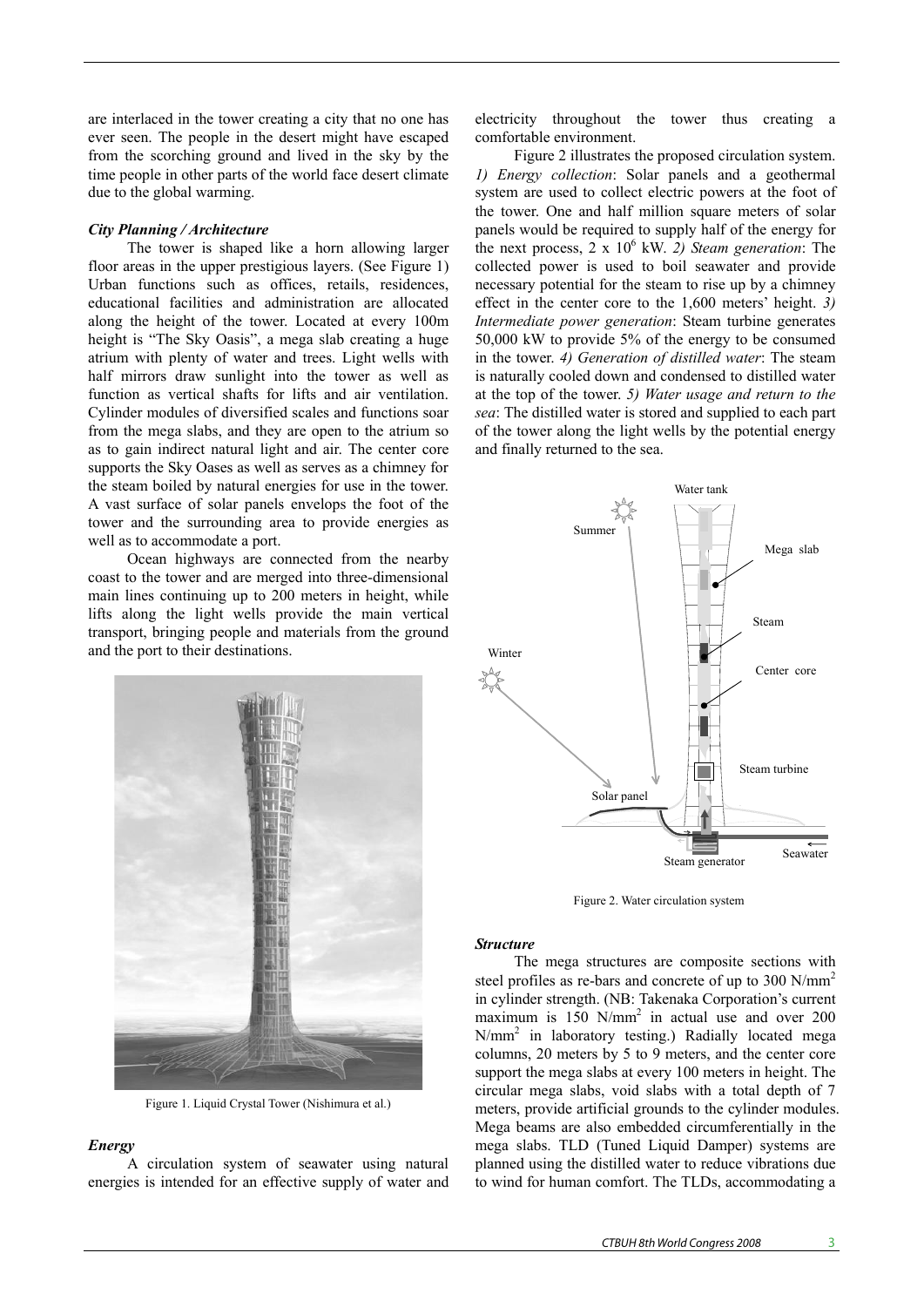total of 3 million cubic meters of water, reside on the upper mega slabs (the Sky Oases) and also allow the occupancies' close contact with water.

The solar panels around the foot of tower are supported by mega space truss with the maximum depth of 20 meters. The surface is deliberately inclined and shifted to one side so as to gain as much solar energy.

## **4. Proposal B: Spiral Sky City**

Since ancient times, man has sought to construct cities on green belt along mighty rivers. In the Middle East, an abundance of parched land has made people aware of the preciousness even more and cultivated diversified means of living with the nature.

On this occasion, a high-rise city abundant in water and greenery is proposed, extending skywards for 1,600m around the integration of a 30km spirally coiled river and foliage promenade. This is named "Spiral Sky City". (See Figure 3)

A city is created through insertion of both artificial base sections (skeleton) housing commercial facilities and functional units (infill) into the spiral. (See Figure 4) Unit alteration and addition can occur as is required. Both their density and the direction from which they are viewed will greatly affect the image of the city. To preserve a rank as the world's tallest building, the height of the spiral and artificial base sections can be extended to compete with other high-rise projects.



Figure 3. Spiral Sky City (Ueda et al.)

Artificial base sections are laid every 100m and supported by additional units as necessary. High-speed vertical elevator transportation and spiral sky tram transportation run throughout the city. Energy gain via solar and wind power generation units as well as effective water usage through subterranean desalinization and recycling units, orients the spiral toward an entirely self-sufficient city. Creation of a Spiral Sky City would effectively promote the expansion of surrounding greenery. Through manifold Spiral Sky City installation, parched earth could be converted into fertile land.



Figure 4. Skelton and infill

## **5. Proposal C: Tower of Life**

With worldwide explosion of population and improvement in the standards of life, securing water resources has become more and more crucial for many cities. This is especially true to the Middle East, where water purification plants play even more important role to the people's living due to the desert environment.

Proposed here is a permanent source of clean water, "Tower of Life", a water tank for a city. It is not any ordinary water tank, but a 1,600 meters tall "city within a city", where people live and work. The tower will constantly supply pure water not only for the inhabitants within, but also for the nearby areas. In order for this tower to continue operating far into the future, it is intended to consume minimum amount of energy, and to produce energy by itself. Gravity, wind power, solar power, and evaporating energy are all utilized by means of a high-efficiency energy conversion technology, for maximum self-efficiency.

The features of the tower include: (See Figures 5 and 6)

- 1) A huge water tank always with its full capacity at the top. The water is carried from underground in a vapor state and condensed here.
- 2) A mega-structure system consisting of metal-tube mesh. A double-layered exterior skin with built-in solar cells for power generation.
- 3) Interior spaces naturally ventilated through the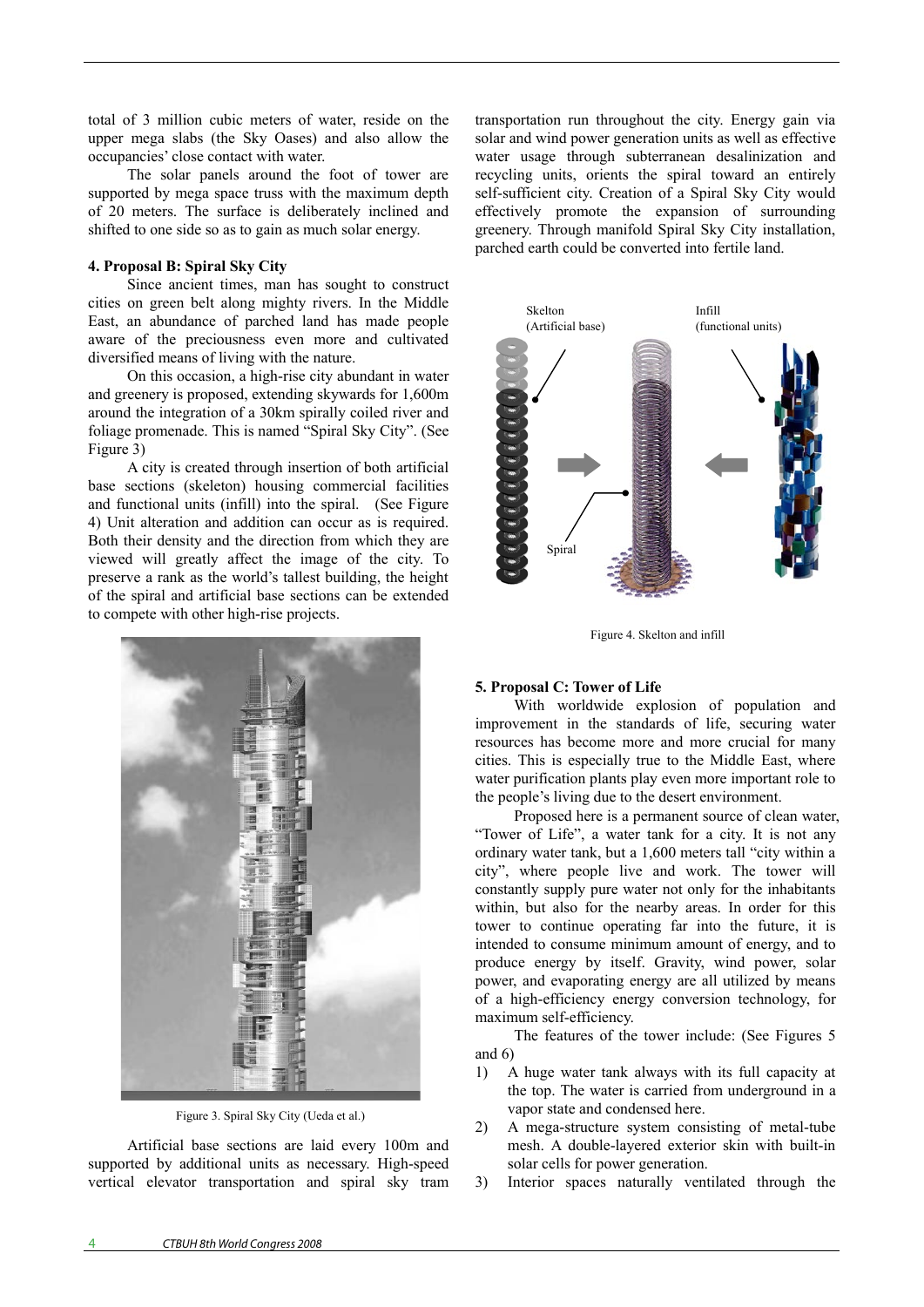"punctures" opened through the outer skin.

- 4) Shuttle elevators with 5 stories and capacity of 180 people.
- 5) An open-air "garden-in-the-sky" with a "station" for shuttle elevators at every 100 meters in height
- 6) An underground vapor plant where seawater is taken in, evaporated and desalinated so that pure water is carried to the top of the tower in a vapor state.

From ancient times, and in many cultures and ethnicities, towers have possessed a special meaning to human civilization. This "Tower of Life" adds another meaning and role to what people would expect from a tower.



Figure 5. Tower of Life (Yoshimoto et



Figure 6. "Puncture" in outer skin

### **6. Other Proposals**

In this section, the proposals with the honorable mentions are shown. Although not selected as the excellent ones, they also showed creative insights into the future of the vertical cities.

## **Paradise @ Mile High** (Figure 7)

The aim of this design is to secure a large floor area in the high-rise section of the tower with a high real-estate value by shaping the high-rise section into a horn, departing from the traditional towers with pointed top. The horn-shaped top of the tower is not only highly rational in terms of structural mechanics but is also expected to have an effect of bringing the wind environment in the habitable area inside the horn to the same level as on the ground. In addition, a cooling system that utilizes a day/night temperature variation is made possible by using the large surface area of outer side of the horn.



Figure 7. Paradise @ Mile High (Suga et

#### **Air Tube City** (Figure 8)

Huge triangular trusses stacked in layers on top of each other to form a spiral comprise this tower that rises high into the sky. Wind is used for power generation – the rising air from natural ventilation and stack air effect by taking outside air (fresh air) into the void in each layer. A pool laid out every 50 floors is used not only for daily life water but also functions as a passive vibration control unit.



Figure 8. Air Tube City (Bouda et al.)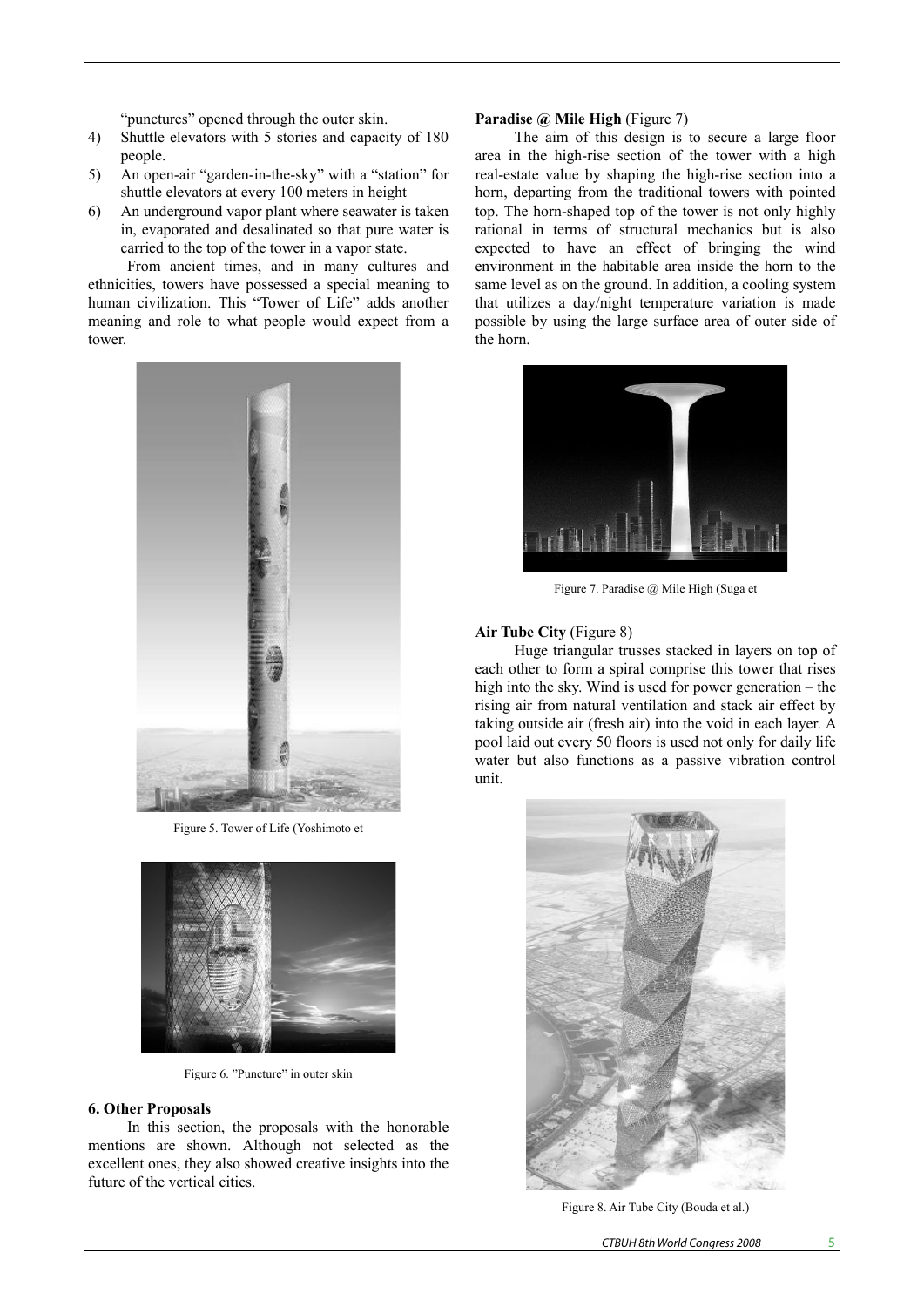#### **Standing Creek** (Figure 9)

Three triangular poles are erected in a spiral design and laterally connected one another to form a stable structure. The residential spaces in the three triangular poles are open inward to protect against direct sunlight and wind pressure. The seawater pumped up from the foot of the poles flows in the outer skin of the poles and the residential spaces in the poles to adjust the air temperature in the residential spaces.



Figure 9. Standing Creek (Inoue)

## **Sky-Enveloper** (Figure 10)

This design branches one arch into two towers that comprises the arch to form a stable structural body and envelop a town at the foot of the arch. The arch evokes the symbolism of a gate that receives the visitors from the sea and creates a new value instead of height.



Figure 10. Sky-Enveloper (Ohno et al.)

#### **One Mile Camel Hump** (Figure 11)

This design is a photosynthetic oasis dome. The panel units comprising the dome are provided with many functions, including solar power generation, power generation by the difference between inside temperature and outside the dome, wind power generation, heat ray and ultraviolet protection, and absorption of carbon dioxide and generation of oxygen by growing algae. The units work in response to climates (changes in the world outside the dome) to ensure the comfortable environment inside the dome and produce energy with efficiency.



Figure 11. One Mile Camel Hump (Takamuku et al.)

#### **Yggdrasill Tower** (Figure 12)

Yggdrasill is formed by consolidating core functions of a city into convoluting tubes, i.e. roots of the mythical tree. This design incorporates various ingenious plans, including the wind power generation that utilizes the rising air created in the tubes, the water purification and heat exchange by the use of core strata, and the cloud seeding for rain by spraying seawater into the sky.



Figure 12. Yggdrasill Tower (Hori et al.)